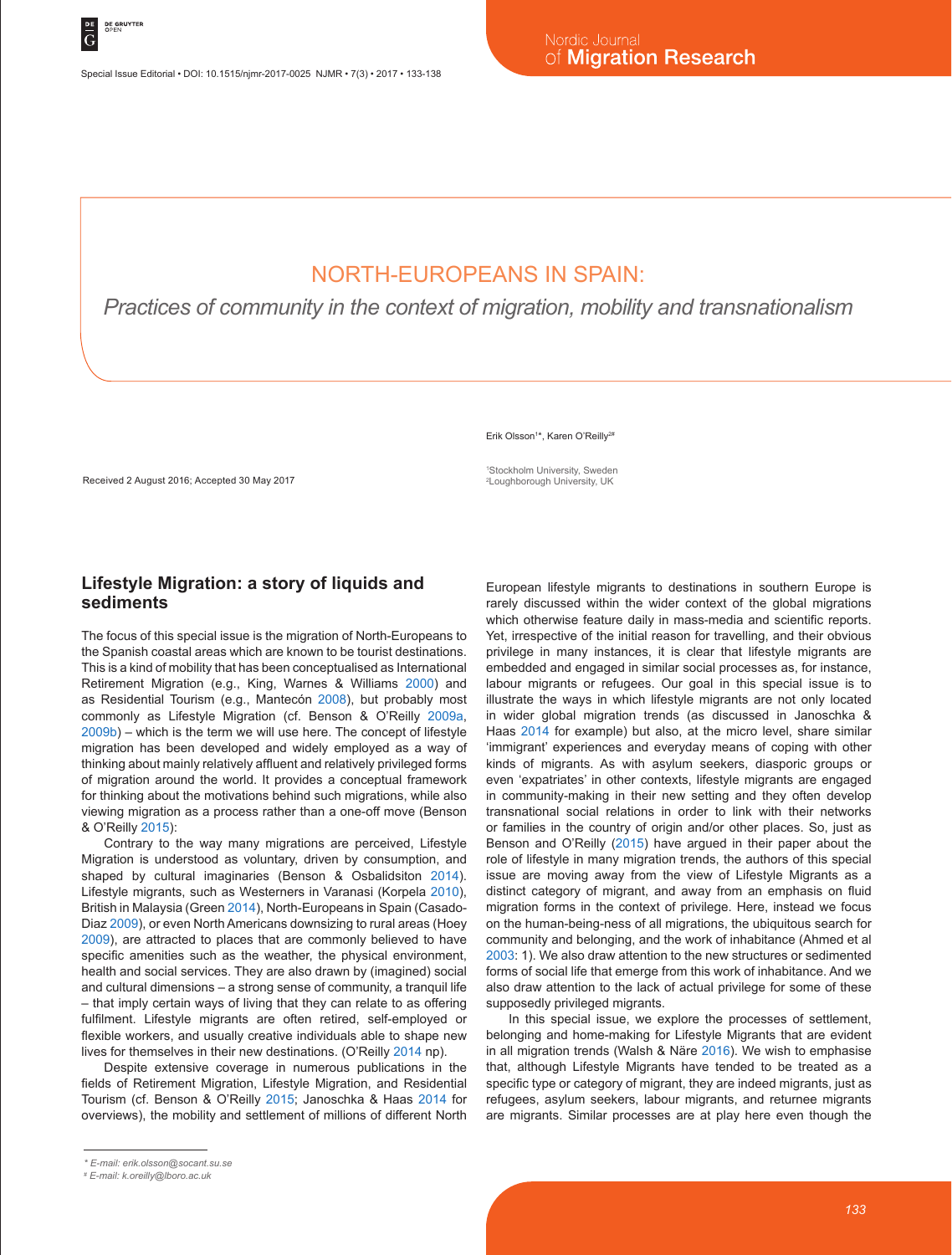conditions of migration might differ. The people who moved to the coastal areas of southern Spain as permanent residents, seasonal visitors and long-stayers are as much mobile human beings as a category of Lifestyle Migrants. So, in this special issue, rather than focus on what is unique about Lifestyle Migration, we examine in depth the social life, the community makings and the everyday realities of British and Swedish lifestyle migrants as examples of global and diverse migrations. We hope the debates and empirical evidence presented here will thus contribute to a richer understanding of the processes of migration in the context of diverse conditions.

Further, having been often subjected to an emphasis on fluidity, mobility, and flux (e.g., Cohen 2015), the papers in this special issue draw more attention than previously to the sedimented practices and outcomes of these migrations. The work that the migrants put into community, belonging, routines, patterns, and means of coping and living in everyday life leads to new forms of community, new ways of living, and new sedimented practices that, in turn, shape future lives and practices (cf. O'Reilly 2012).

## **British and Swedish in Southern Spain**

The articles in this special issue examine processes involved in British and Swedish migration to Spain's coastal areas. Swedish and British have long been two main migrant groups of North Europeans in Spain. The phenomenon began with travellers settling in rural areas as early as the 1960s. At this time, in Andalucía, places such as Granada, Gaucín (near Ronda) and the Alpujarras saw small settlements of middle class British living amongst the rural Spanish. Also, in the early 1960s, a few of the villages in Costa Blanca, such as Torrevieja, and the newly awakened tourist resorts in Andalucía's Costa del Sol, received their first small 'colonies' of Swedish settlers.

Package tourism took off in the 1960s with Spain as the favourite destination for North Europeans for most of the 1960s and 1970s. This gave people the opportunity to see other ways of living and to imagine a new lifestyle elsewhere. Combined with longer paid holidays from work, increases in expendable wealth, rising property prices in northern Europe, people started to realise they could extend tourism into something more (semi-)permanent by buying a second home in Spain. Residential tourism really started to take a hold in Spain during the 1980s, by which time many North Europeans had settled there more permanently as retirees, and had later been joined by family members and friends and others who had visited the area as tourists and had seen the possibilities of making a life there by providing goods and services to the settled North Europeans.

This history of migration to the Spanish coastal areas is covered in greater detail elsewhere (e.g., O'Reilly 2000 2012) and it is not our aim to revisit it here; instead each author gives their piece of the history in respective articles. The point we wish to make here is that migration to Spain's coastal areas became, and remains, a mass phenomenon with very important and profound local and long-term effects. For the British, for example, there were an estimated million British home-owners and 750,000 British people living full-time in Spain by 2005 (Sriskandarajah & Drew 2006). This made them Spain's largest migrant group for most of the last two decades. Of course, since then, we have had the global financial crisis and there has been some return migration and fewer new migrants moving there in recent years (Huete, Mantecón & Estévez 2013), and we don't know yet the impact of 'Brexit' for the British migration to Spain. However, it is clear that this is still an important migration:

if we examine entries and departures of the British nationals together, we find that for every 100 British citizens that arrived in Spain in 2005, two left, whereas in 2010 there were 70 departures for every 100 entries. The balance is still positive, but it is clear that the situation has changed. (Huete, Mantecón & Estévez 2013: 342)

Similarly, Swedish migration to these coastal areas has constantly increased since the 1980s, and seemingly without any serious ruptures. In 2015, the number of Swedish citizens living in Spain was estimated to exceed 90,000 people (SVIV 2015), the vast majority of whom reside in the coastal regions. Despite evidence of a return migration from both these cases, nevertheless, this migration has now become a long-term phenomenon and, as Erik Olsson (2017) points out in his article, this is visible not only in the large number of addresses on houses and apartments but also in the numerous shops, restaurants, cafés, clinics, service installations and companies that market themselves as national establishments.

## **Liquid modernity, and the super-diversity of North-European migration to Spain**

A point of departure in this issue is that migration, as societal phenomenon in general, tends to be more complex, even superdiverse (Vertovec 2007) in times of 'liquid modernity' (Bauman 2000, 2001, 2007). A significant marker of liquid times is when people seem to be liberated from lifelong commitments, both in jobs and relationships, free to carve out their own future trajectories without consideration to closeness of family, consistency in work and so on. Bauman (2007) argues that we can do this where we like, and as we wish. In liquid modernity, utopian dreams are privatised, a personal matter. Because liquid modernity is marked also by insecurities and fear for the future, we now seek to satisfy our dreams through instant gratification rather than attempt long-term plans. Contemporary utopias, then, are hunted for by individuals rather than socially created (Bauman 2007). Indeed, in liquid modernity we are 'individuals by decree', and have no choice but to seek out, or hunt, our own personal, privatised 'good life', perhaps through migration to spaces which offer the 'goods' we seek (O'Reilly 2009: 103). 'Liquid migration' then is a mobility that could be characterised as of 'temporary, fluid and uncertain nature' (Engbersen, Snel & de Boom 2010: 137).

Spain and the other countries in western and northern Europe are – because of an increasing ethnic and mobility mix – better characterized by, as Vertovec (2007) contends, 'super-diversity' rather than 'multiculturalism', or even simple diversity; terms which attempted to capture the relationship between a few large ethnic minority, immigrant groups and homogenous groups of 'locals'. With this notion, Vertovec highlights a similar complexity to what we are referring to here as 'a condition [which] is distinguished by a dynamic interplay of variables among an increased number of new, small and scattered, multiple-origin, transnationally connected, socioeconomically differentiated and legally stratified immigrants who have arrived over the last decade' (Vertovec 2007: 1024). This is particularly notable in some of the coastal areas in Spain in localities where hundreds of nationalities live 'side-by-side' in complex patterns of settlement. A consequence of the liquidity of this migration is that many of these (however affluent or resourceful) live with an uncertain economic, social, and political migrant status and with no immediate satisfactory provision of medical and care facilities.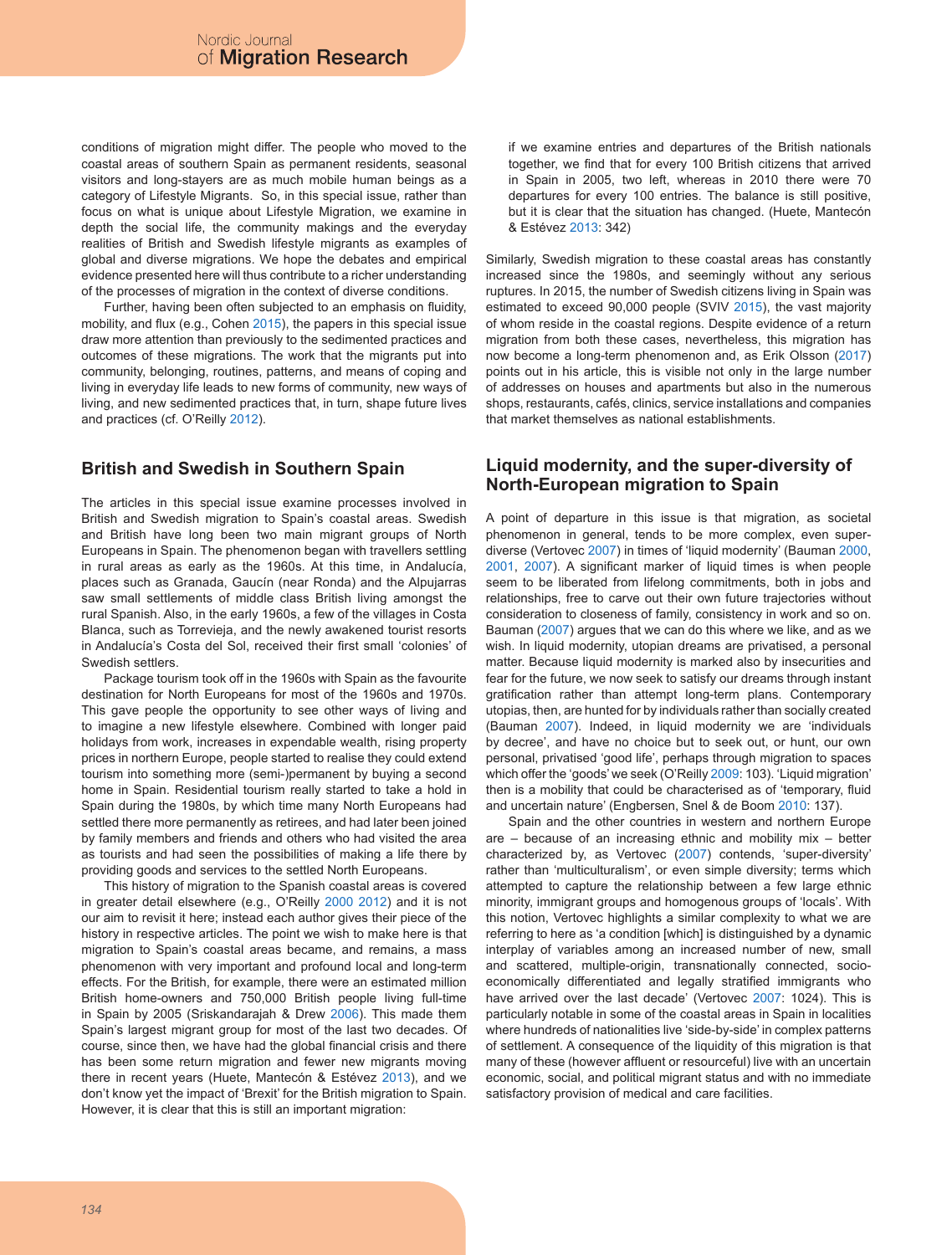### **Making sense of life as a liquid lifestyle migrant**

All articles in this special issue examine the migration and settlement of migrants from United Kingdom and Sweden in southern Spain. We wish to emphasise that, although different in motives, social background and daily practices of migration, these migrants are in many ways like any other migrants in totally different situations. These North-European lifestyle migrants are escaping to, what they believe will be, a 'good life' in a new country (O'Reilly & Benson 2009). As newcomers, they will in most cases be seeking a 'new' or 'second' home; their practices of belonging will often refer to their nation or ethnic group and they will be engaged in and exposed to different kinds of social practices, which in different ways will intervene in their lives as migrants. But it is also our aim in this issue to reflect the diversity of the migrants we examine in the sense of their specific mobility practices, their age groups, their motivations for migrating, and their practices for making a life in these areas.

In this special issue, for Karen O'Reilly (2017) the focus is more on settled, or what we might call permanent, migrants and she is interested in their settlement practices, their attempts to find belonging, or their reasons for leaving. Her interests lie in the sediments and traces left by permanent migration of people of all ages; traces that will in turn shape migration for future migrants and for those who remain. Erik Olsson also looks at a similar diversity in the Swedish networks in southern Spain. Although these migrants tend to be of an 'older age', Olsson reminds us there are 'all kinds of people' – not only retired migrants – moving there and above all, there are no reasons to assume that these migrants will automatically seek the company of the others in a Swedish community. Simply speaking, a community needs community-making practices in order to be realised as a community. The diversity of the migrant group lends itself to complex analysis; in this case of how the social clubs mobilise the individuals in the networks for a community-life and how they shape the experience and the form of home they thus offer. Anna Gavanas' (2017) and Caroline Oliver's (2017) articles, alternatively, look at retired migrants. Oliver aims to understand how care practices among British peer groups operate in 'liquid times', and how these practices in turn both constitute and express community. Gavanas instead explores the diverse and patchwork, local and transnational, formal and informal, means of care and support available for retired Swedish migrants. She shows how ageing migrants mitigate the effects of such patchwork provision through a moral economy of care that make increasing international gaps and inequalities more manageable, while creating coping strategies in the face of neoliberal market logic. In both these cases, older people are helping themselves and helping each other, by drawing on community, belonging, nation, and morality, but the results are care and support that is less than reliable or adequate.

IIn her article on Swedish migrants in the Costa del Sol, Annie Woube (2017) discusses the practices and experiences of community formation as told in the narratives of her informants. Woube reminds us of the fluidity of North-European migration to Spain, and problematizes processes of belonging, safety and security. She particularly draws attention to how migrants position themselves in relation to their old country, their new country, and to diverse groups of migrants they spend time with. Here social class, gender, age, and nationality intersect with the local and transnational frames of reference for finding 'a place'. Finally, the British caravan-dwellers discussed in Hege H. Leivestad's (2017) article are an example of the complex diversity of lifestyle migration in Spain. Leivestad also reminds us of how social networks provide important support in daily life, while she at the same time demonstrates how a mobile life (in a mobile home) is made immobile, settled, and neighbourly.

## **Daily practices of home and community making in liquid times**

A large share of the discussion in this special issue emphasises daily practices, routines, or 'the work of inhabitance' (Ahmed et al., 2003:1). Here the focus is not on home as a fixed entity or place, but on how post-migration 're-groundings' are enacted, materially and symbolically. We can for instance see in Leivestad's article how the mobile home and the campsite become sites for collective sociality, for the production of locality tinged with nostalgia of a bygone Britain, with its working men's clubs, and sense of neighbourhood. Here, those who cannot afford many of the material luxuries of the good life manage to locate their own version within their mobile dwellings, by materially shaping the environment (a fluffy rug, locally-purchased antiques, etc.). They locate themselves economically by engaging in 'do-it-yourself' practices, for themselves and for others, working for cash-in-hand, organising the rental businesses of other caravandwellers, and numerous other economic activities that earn them enough to afford to live where they want to live. And socially they locate their belonging by using their skills, adapting their environments, and establishing networks that deliver neighbourliness reminiscent of English village life (see also Leivestad 2015).

Similar to what we might see in many other studies of migrants' lives, the campsite-migrants come to rely increasingly on their local neighbours and friends as they age. This is evident also in the contributions by Gavanas and Oliver. The Swedish retirees in Gavanas' study see home as a place of safety and security in older age. However, many of them expect that there will come a time when they will return to Sweden as home. Swedish society is often accounted for in terms of the final, safe(r) and secure 'home', which stands in contrast to the home built on a patchwork of unreliable provision from the Spanish system and the entrepreneurial or caring activities of one's compatriots. What is interesting to note here is the sense of expectation or the moral duty to care for others of one's nationality, and the disappointment when this is not adequate. Helping each other out both reflects and provides a sense of community and belonging (with others), but as we also see in Oliver's article, this urgent search for community in the face of fragmentation (Bauman 2000) can be inadequate as a safety net. Wearing community as a light cloak rather than an iron cage (Bauman 2000) means it can be cast off much more lightly. Communities constructed and solidified through care practices involve constant mediation and negotiation, and still they have their limitations and boundaries. As has been shown in studies of social capital (e.g., Casado-Díaz 2009), communities based on needs and support, while being inclusive, are always also thus exclusive: for every 'us' there is a 'them'.

In Olsson's article, it is the social clubs that provide a sense of home – or second home – for their would-be members; but it is the kind of home that is especially interesting here. Olsson shows how Swedishness is produced and remembered, re-enacted, and reshaped in the social clubs' activities. Traditional Swedish festivities and traditions are used as vehicles for community-life by recalling and celebrating these in the Spanish context. This is accomplished with more accentuation than they probably would be in the migrants' life in Sweden and at times corresponding more with the 'migration cycle' of the seasonally visiting migrants than their traditional celebration calendar. Other social activities (visiting local attractions and sites,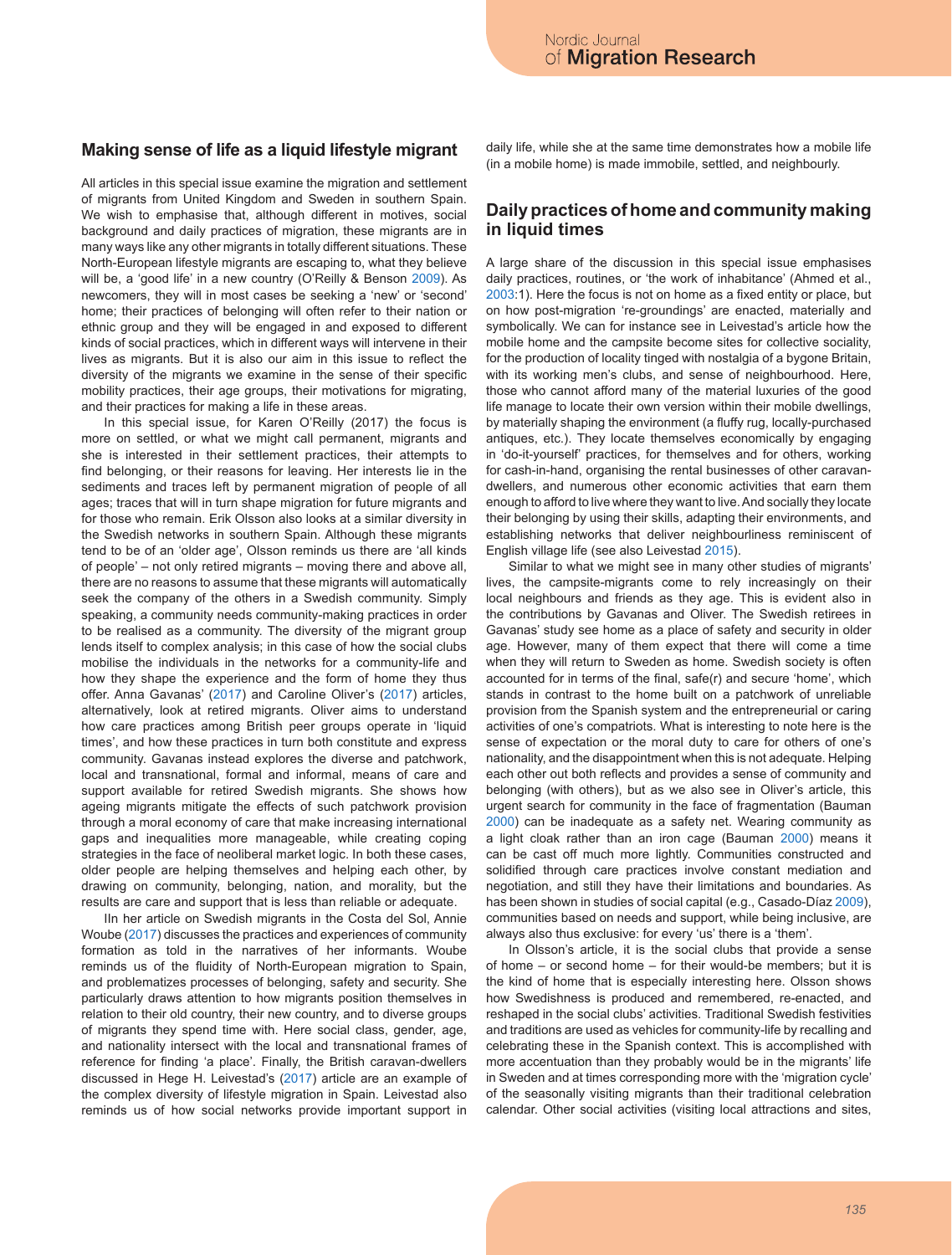physical activities such as golf or petanca), while ostensibly 'social' are also about enabling Swedish migrants to feel at home, of being included in an 'exclusive' society. Through these kinds of practices, the members of social clubs will engage in defining a sense of belonging and identification for Swedish in southern Spain, which includes creating a space for the performance and creation of ethnic identity (cf. Fortier 2006: 63).

In O'Reilly's article, the term 'home' is used to refer to the United Kingdom, but also as a sense that people aspire to  $-$  a sense of home and belonging. She argues that: 'Where migration has left little space for belonging within the majority community, migrants both seek and perform it elsewhere'. For some, the UK is the home they have returned to after the financial crisis. But those who have remained in Spain seek home, community and belonging locally through their compatriots. As shown in Olsson's study, ethnic intimacy is located in the social clubs, networks and other organizations that migrants engage in as part of their daily practices. This is an intimacy that reminds them who they are and who they were, but it is not necessarily an exclusive way of locating home in a foreign land. Rather, we can see a sort of integration here amongst the routines, practices, coping mechanisms, and institutions, in which the migrants have learned to live comfortably alongside the majority community while still finding a place (a home) for themselves.

For the Swedish migrants in Woube's article, home is sought as a way of dealing with economic and social needs (help finding a job, or help dealing with practical issues), but it is also about finding a home amongst others. Both Woube and Olsson speak about a Swedish infrastructure that functions as a comfort and a security when living in a foreign country. The different networks, organizations, clubs and practices in which people could communicate in Swedish, celebrating Swedish festivities, and helping each other with practical issues – even to find employment – are related to the sharing of a community with other Swedes (in Spain). Woube argues that the sense of sameness and comfort that are created in this infrastructure resembles what Vertovec and Cohen (1999) have identified as a key component of diaspora. Also, as Olsson points out, much of the practices employed by the actors in this infrastructure are related to the community-making and is in fact also shaping the community in a specific direction (cf. Sökefeld 2006).

For Woube and Olsson, it is diasporic practices that shape internal collectivities, in the context of flexible and/or seasonally based mobilities. Woube holds that these diasporic practices, based on sharing experiences of migration, express and manifest a kind of collective identification and loyalty in reference to a shared distant origin, in this case Sweden. Leivestad's study looks at practices of home-making and economic practices that enable those who are less financially stable to maintain their imagined and desired migrant lifestyle. The emphasis in her paper, as well, on very practical and applied material practices of do-it-yourself home-making draw our attention to the constant life making or 'work of inhabitance' (Ahmed et al 2003: 1). These aspects are in particular accentuated in Oliver's and Gavanas' articles which are looking carefully at caring practices. They draw our attention to how such practices are framed by moral and normative frames, motivated by emotions as well as by fears for our own futures. For instance, Gavanas shows how moral norms and sentiments structure and influence economic practices, both formal and informal. In Gavanas', Olsson's and O'Reilly's articles, we see how practices become shaped into institutional and more-or-less formal arrangements.

Broadly speaking, these home and community-making practices give birth to some of the arrangements which are filling the gaps of the welfare states. The emerging structure of arrangements which are serving lifestyle migrants in Southern Spain is in some sense a response to the liquidity and super-diversity of this form of migration. Individuals who are feeling insecure and are seeking some kind of safety-net of caring or support – however often insufficient – are also those who are likely to respond positively to these attempts of home and community-making (cf. Reynolds & Zontini 2014).

## **Nation and lifestyle migration**

Migrants in these articles are posited as actors who shape their own destinies in the context of constraints, imaginaries, markets, and other social and economic structures (cf. O'Reilly 2012). One such structure, which both shapes and is shaped by migration, is nationality and the nation state as fact, figure, and identity. National belonging and the right to passports, visas, entry, exit, and residence, frames all migrations in the contemporary world. This is certainly the case for those discussed in this special issue: freedom of movement within Europe applies to those who live in member states of the European Union, so nationality here actually permits the movement, frames its shape (by offering constraints and freedoms in the form of visas and permits), and in this sense, also makes migration a possible practice. North-Europeans are thus able to view migration and mobility as a self-realisation project in a way not always available to other migrants around the world – at least not when they have desires to cross the borders of the European Union.

However much these migrants might create and perform home in Spain, the home nation also features in their lives and stories as a safety-net – somewhere one can return to if all else fails, and also somewhere one will be looked after. The Swedish migrants in Woube's study not only refer to the possibility of return, but the 'right to return'. Many of the migrants in these papers return to their home nation regularly, to see family and friends, to sort out financial and legal issues, or to address health concerns, or even in some cases, to earn money to fund their mobility. Here, Olsson demonstrates how the clubs (and other organisations) are a part of the infrastructure that enable and promote such transnational engagements. The significance of such infrastructure from the migrants' point of view is also salient in the case of the British migrants in Oliver's article, as they are fraudulently claiming UK benefits. Migrants who returned to the UK also seem to constantly compare UK and Spanish health provision in their assessment of the latter. The nation-state is always there as the crutch or security blanket, and the identification with the nation is also often marked with privilege. For example, in Woube's account, the migrants are aware of the status of Sweden as a country with, as they see it, a more developed welfare system, and thus, of themselves as privileged migrants.

Nation also features as sediments and traces of migration, as both Olsson and O´Reilly point out. In Spain now, there is an emerging space of Swedish and British social life with newspapers, clubs, restaurant and bars, shops, and with churches, schools and other organisations and associations that not only create spaces for the performance of nation but overtly labelled as of that nation. Nation is thus performed, remembered, recreated, and reshaped, in the search for belonging and in the work of inhabitance, as accentuated in Olsson's article. However, this happens despite the fact that these putative 'nation' spaces also include individuals of other nationalities who visit and consume in these facilities. The British pubs and Swedish design shops – symbols for a Britishness or Swedishness globally – are examples of how people from all nationalities can find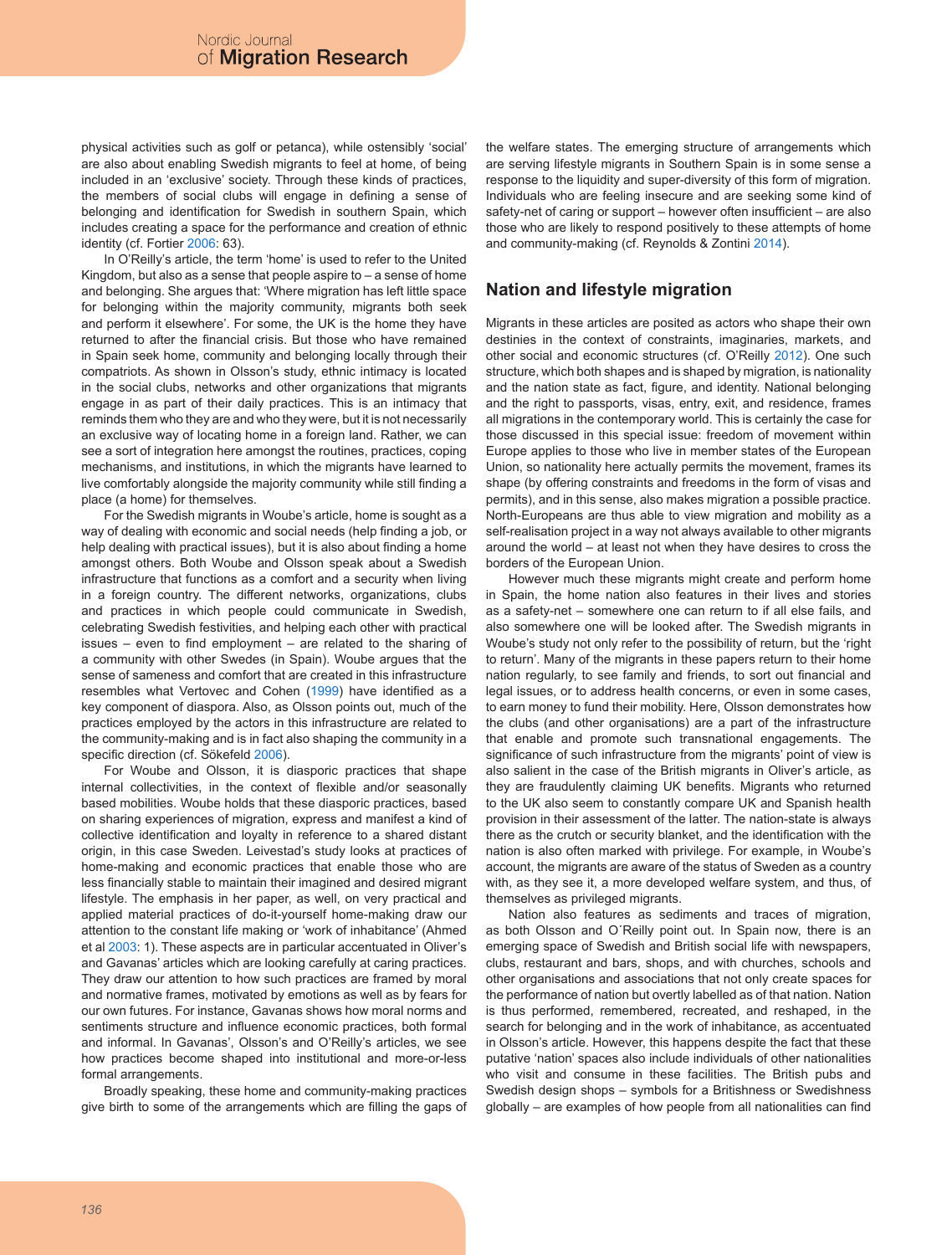themselves contributing to the reproduction of nationalities without necessarily identifying with or belonging to them. Someone running a British club or buying Swedish clothes may not necessarily be British or Swedish themselves, but they nevertheless take part in the social construction of Britishness and Swedishness.

## **Lifestyle migration, community making and liquid times**

To summarise, the articles in this special issue are presenting what we see as the sediments, the more settled, routine, practiced, structuring forms of a mass-phenomenon in contemporary Europe, which is often neglected in the mainstream migration literature. We are, in this special issue, discussing examples of how the (assumed) 'privileged' migrants from Northern Europe with a backdrop of liquidity and fluidity of mobility, can experience insecurity, lack of daily routines, 'homesickness' and longing for a meaningful social life. The articles in this special issue are outlining a human being-ness, which we think is crucial in all forms of migration: community-making, establishment of networks, strategies for everyday survival, home and nation-making

#### **References**

- 
- Ahmed, S Castaneda, C Fortier, A-M & Sheller, M (eds.) 2003, *Uprootings/regroundings: questions of home and migration*, Berg, Oxford.
- Benson, M & Osbaldiston, N (eds.) 2015, *Understanding lifestyle migration: theoretical approaches to migration and the quest for a better way of life*, Palgrave Macmillan, Basingstoke.
- Benson, M & O´Reilly, K. (2015). From lifestyle migration to lifestyle in migration: categories, concepts and ways of thinking. *Migration Studies*, DOI. 10.1093/migration/mnv015.
- Benson, M & O'Reilly, K 2009a, 'Migration and the search for a better way of life: a critical exploration of lifestyle migration', *The Sociological Review*, vol 57, no 4, pp 608–625.
- Benson, M & O'Reilly, K (eds.) 2009b, *Lifestyle migration: expectations, aspirations and experiences*, Ashgate, Farnham.
- Bauman, Z 2000, *Liquid modernity*, Polity Press, Cambridge.
- Bauman, Z 2001, *Community: seeking safety in an insecure world*, Polity Press, Bristol.
- Bauman, Z 2007, *Liquid times. Living in an age of uncertainty*, Polity Press, Cambridge.
- Casado-Diaz, MA 2009, 'Social capital in the sun: bonding and bridging social capital among British retirees' in *Lifestyle migration: expectations, aspirations and experiences*, eds. M Benson & K O'Reilly, Ashgate, Farnham, pp. 87–102.
- Cohen, S 2015, 'Lifestyle mobilities: the crossroads of travel, leisure and migration', *Mobilities*, vol. 10, no 1, pp 155-172.
- Engbersen, G, Snel, E & de Boom, J 2010, ''A van full of Poles': liquid migration from Central and Eastern Europe' in *A continent moving west? EU enlargement and labour migration from Central and Eastern Europe*, eds R Black, G Engbersen, M Okólski & Cristina Pantîru, Amsterdam University Press, Amsterdam, pp 115-140.

feature as processes in all migration projects. This does, of course, not exclude that the migrants in this special issue are also seeking an amenity which, basically, is probably characteristic of the human being but not so readily available for all.

**Erik Olsson** is Professor of International Migration and Ethnic Relations at Stockholm University. He has devoted his work in migration studies mostly to trans- and interdisciplinary research in the field of diaspora and transnational migration. He has experience within a large number of research-projects, including a recent study of the diasporic mobilisation of Swedish migrants in Spain and a project focussing on the successful career pathways among migrants' in Swedish society.

**Karen O'Reilly** is Professor of Sociology at Loughborough University, and Research Affiliate of the University of Oxford. She has studied British migration to Spain using ethnographic methods for over twenty years and is an author of numerous books and articles in the fields of lifestyle migration, ethnographic methods, and migration and social theory.

- Fortier, A-M 2006, 'Community, belonging and intimate ethnicity', *Modern Italy*, vol. 11, no. 1, pp. 63–77, DOI: http://dx.doi. org/10.1080/13532940500492308.
- Gavanas, A 2017, 'Swedish retirement migrant communities in Spain: privatization, informalization and moral economy filling transnational care gaps', *Nordic Journal of Migration Research*, vol. 7, no. 3, DOI: 10.1515/njmr-2017-0026.
- Green, P 2014, 'Contested realities and economic circumstances: British later-life migrants in Malaysia', in *Contested spatialities: lifestyle migration and residential tourism*, eds. M Janoschka & H Haas, Routledge London pp. 145–157.
- Hoey, B 2009, 'Pursuing the good life: American narratives of travel and a search for refuge', in *Lifestyle migration: expectations, aspirations and experiences*, eds. M Benson & K O'Reilly, Ashgate, Aldershot pp. 31–50.
- Huete, R, Mantecón, A & Estévez, JF 2013, 'Challenges in lifestyle migration research: reflections and findings about the Spanish crisis', *Mobilities*, vol 8, no. 3, pp.331-348.
- Janoschka, M & Haas, H (eds.) 2014, *Contested spatialities: lifestyle migration and residential tourism*, Routledge, London.
- King, R, Warnes, T & Williams, AM 2000, *Sunset lives: British retirement migration to the Mediterranean*, Berg, Oxford.
- Korpela, M 2010, 'A postcolonial imagination? Westerners searching for authenticity in India', *Journal of Ethnic and Migration Studies*, vol. 36, no 8, pp. 1299–1315.
- Mantecón, A 2008, *The experience of tourism: a sociological study of the process of residential tourism*, Icaria, Barcelona.
- Leivestad, HH 2015, *Lives on wheels: caravan homes in contemporary Europe*, Stockholm University, Stockholm.
- Leivestad, HH 2017, 'Campside migrants: British caravanners and homemaking in Benidorm', *Nordic Journal of Migration Research*, vol. 7, no. 3, DOI: 10.1515/njmr-2017-0022.